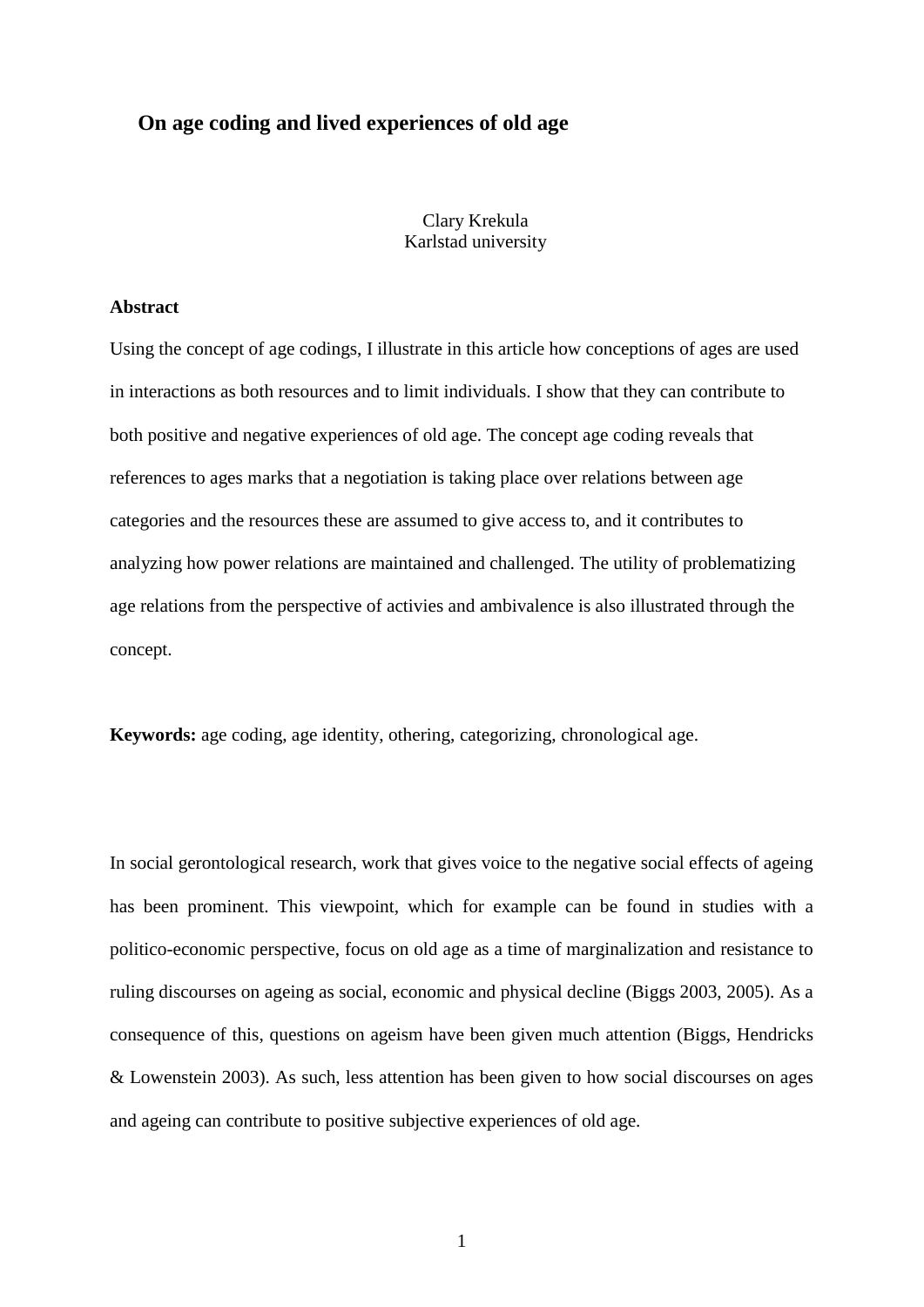In this article I discuss how assumptions about ages are used in interactions. I illustrate that making assumptions about ages can be used both to create opportunities as well as to limit individuals when they negotiate possible actions. Thus they can contribute to positive as well as negative experiences of old age. Although my theoretical argument refers to age relations generally, I am writing in this context from a social gerontological position and focus on the consequences these have for individuals" lived experiences of old age.

The social gerontological perspective involves a focus on the psychological, social psychological and social aspects of ageing. This includes, among other things, social constructionist analyses of ageing and of age relations. According to this viewpoint, which forms a point of departure for this article, chronological age is not assumed to hold an inherent meaning; it is only an indication of the amount of time an individual has lived. Social and cultural constructions of life phases are therefore viewed as a result of how scientific disciplines that study different age phases like childhood, youth and old age, define ages and ageing by linking chronological age with cognitive and physiological processes, among other things.

I use quotes to illustrate the phenomena I discuss. These quotes are excerpts from twelve qualitative interviews with women 75 years of age and older and three focus group interviews with sixteen women between 75–96 years old (for more information see Krekula 2006, 2007). The interviews centered upon questions of how identities change over the life course and on the importance identification with age categories has when they are used in the present to interpret possible actions. Because the narratives were constructive retrospectively, I used a visual data collection method, by which the women were asked to choose personal photos from periods in their lives that they regarded as important to them. These photos were used as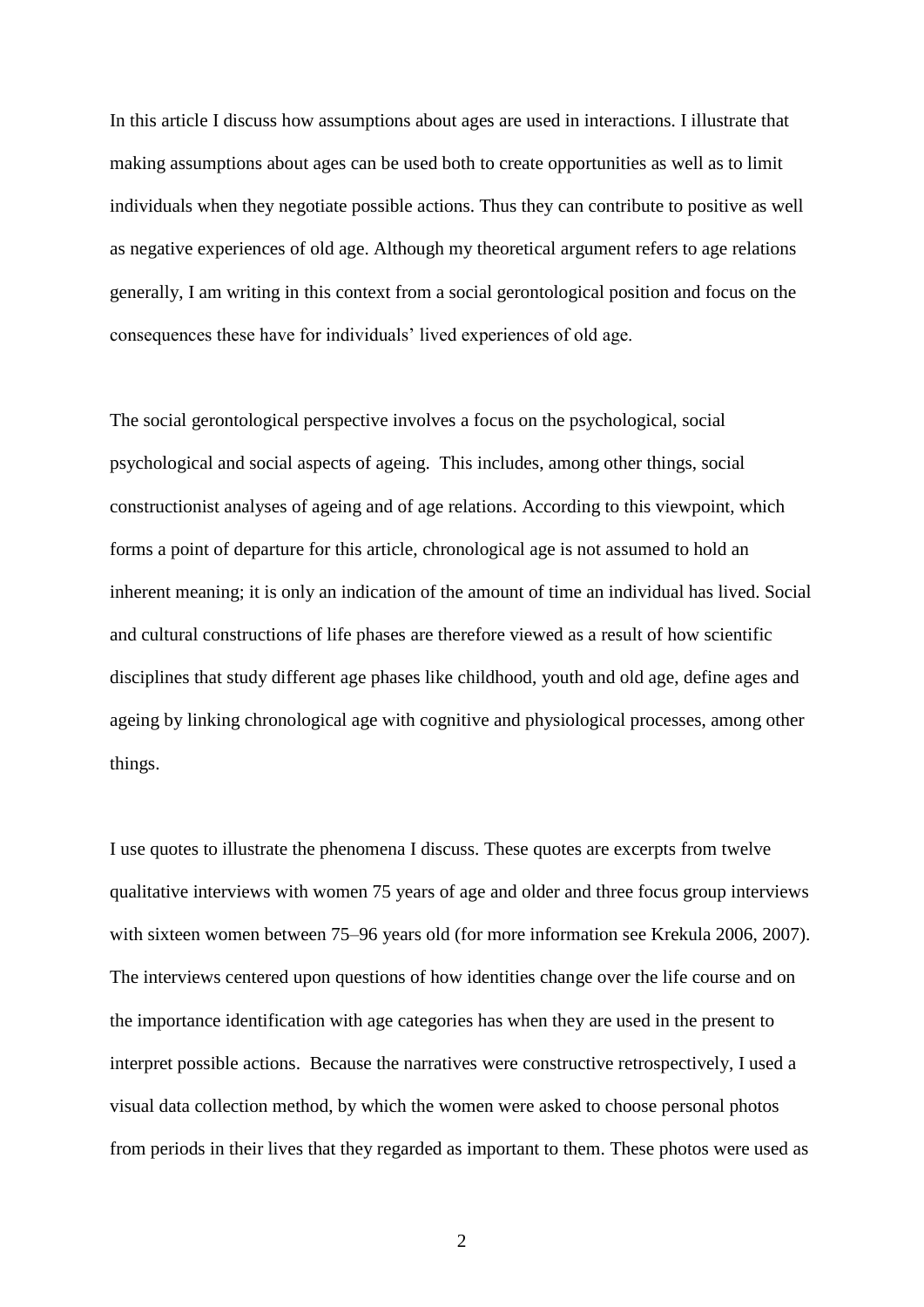a "hook" for their memories and as a point of departure for our discussions (see Rasmussen 2004). The informants" talk reveals both identification with, and categorizations related to one and the same social location, in this case age. In this way they capture the heart of the processes whereby individuals create subjective experiences of social locations such as gender and age in relation to social discourses about the same category. They shed light, therefore, upon aspects of how individuals "do old age" in interactions and the importance hegemonic conceptions of ageing and of ages have as these are played out.

# **Age coding – practices of distinction**

In everyday interactions we find many examples of how individuals make use of conceptions of ages and age categories. Number of years is used to justify what one does or refrains from doing. It is also used to judge one's actions. One example is the expression, "mutton dressed as lamb", which is a derogatory description of women who do not dress in accordance with what is expected based on their ages (see e.g. Hockey & James 1993). Talk about ages is used also as a sufficient explanation for changed living conditions such as in the statement that "I am no longer curious because I am 80 years old" (Krekula 2006). That ages are used in this way indicates that references to age should be understood as *practices*, that is, as something that is done.

Elsewhere I have used the concept *age coding* for these assumptions about the assumed meanings of ages and defined it as *practices of distinction that are based on and preserve representations of actions, phenomena and characteristics as associated with and applicable to demarcated ages* (Krekula 2009a, see also Krekula 2006, 2009b, Krekula & Trost 2007, Heikkinen & Krekula 2008).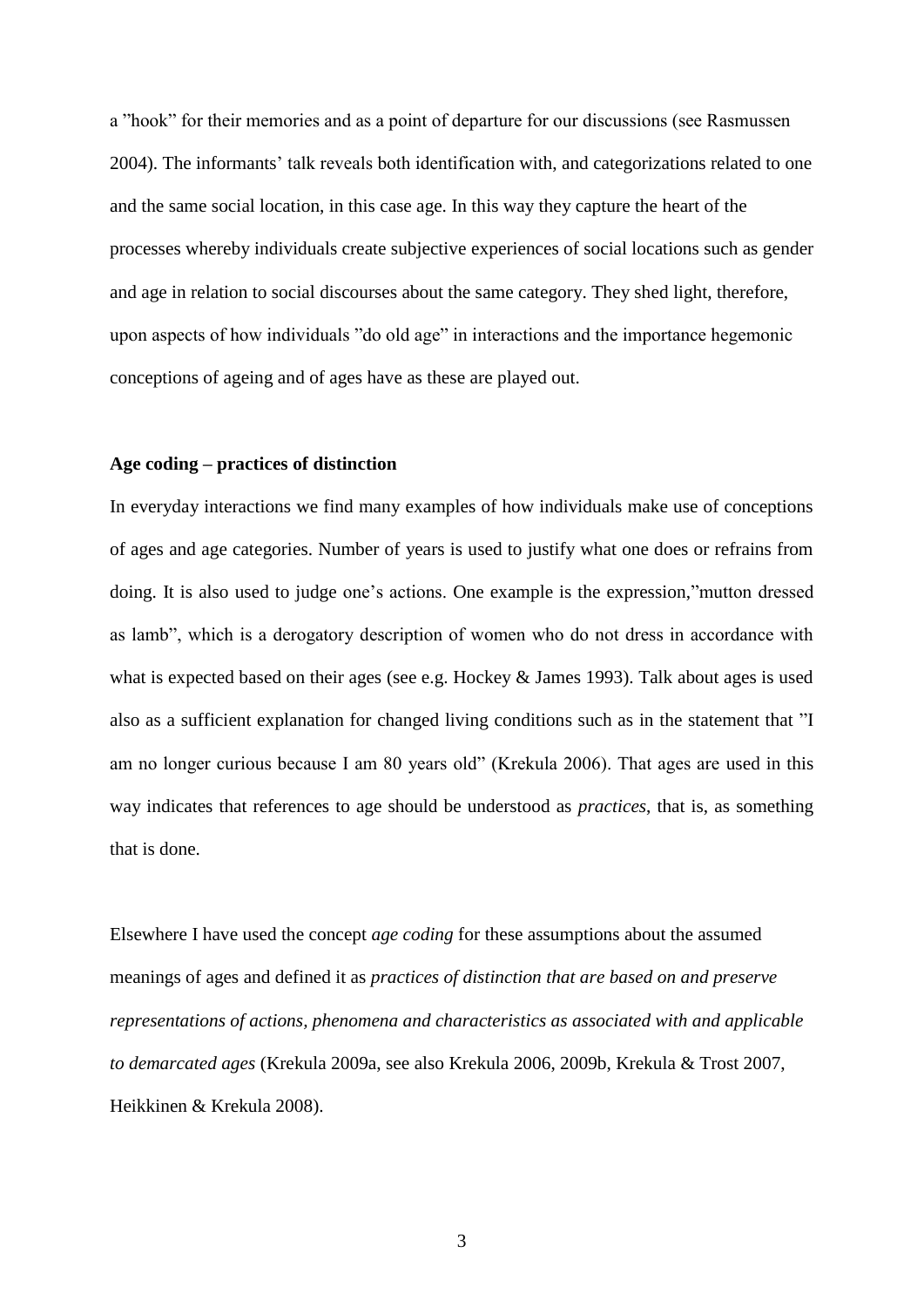In other words, age codings are actions whereby ages and age-based groups and categories are endowed with assumed qualities. At the same time they emphasize differences and dissimilarities between different ages, they also articulate similarities within age groups. Codings are carried out by individuals regardless of their ages. Common to codings, regardless of whether they limit individuals" opportunities or are used as a strategy, is the notion that ages and age-related categories and groups, have assumed qualities. One and the same action can, therefore, have different consequences dependent upon the actors" apparent ages.

Similar to stereotypes, age condings maintain conceptions of age-based categories with different qualities. An important difference between the two concepts, however, is that the age coding concept has a broader analytic perspective. It also encompasses codings of *phenomenon*, of situations and activities, while the concept stereotypes refers only to opinions and beliefs about behaviors, characteristics and attributes of *members of groups* (see e.g. Baron & Byrne 2003, Braithwaite 2002, Feldman 2001, Whitley & Kite 2006). Within those research fields where the intersections between social positions are problematized, it has been argued that individuals" "doing of" identities (such as engendered age) takes place in concrete contexts where factors such as surroundings and space are also of importance (see e.g. Crenshaw 1994, Staunæs 2003). Because the coding concept highlights how social categories and identities are constructed as individuals, space and practices are ascribed age-based qualities, it contributes to broader analyses in situ of how age relations are constructed and of how they can shift depending on the context.

When individuals make use of codings and are categorized or identify with age categories, the assigned qualities of the categories are reproduced (see Wethrell & Potter 1988, Widdicombe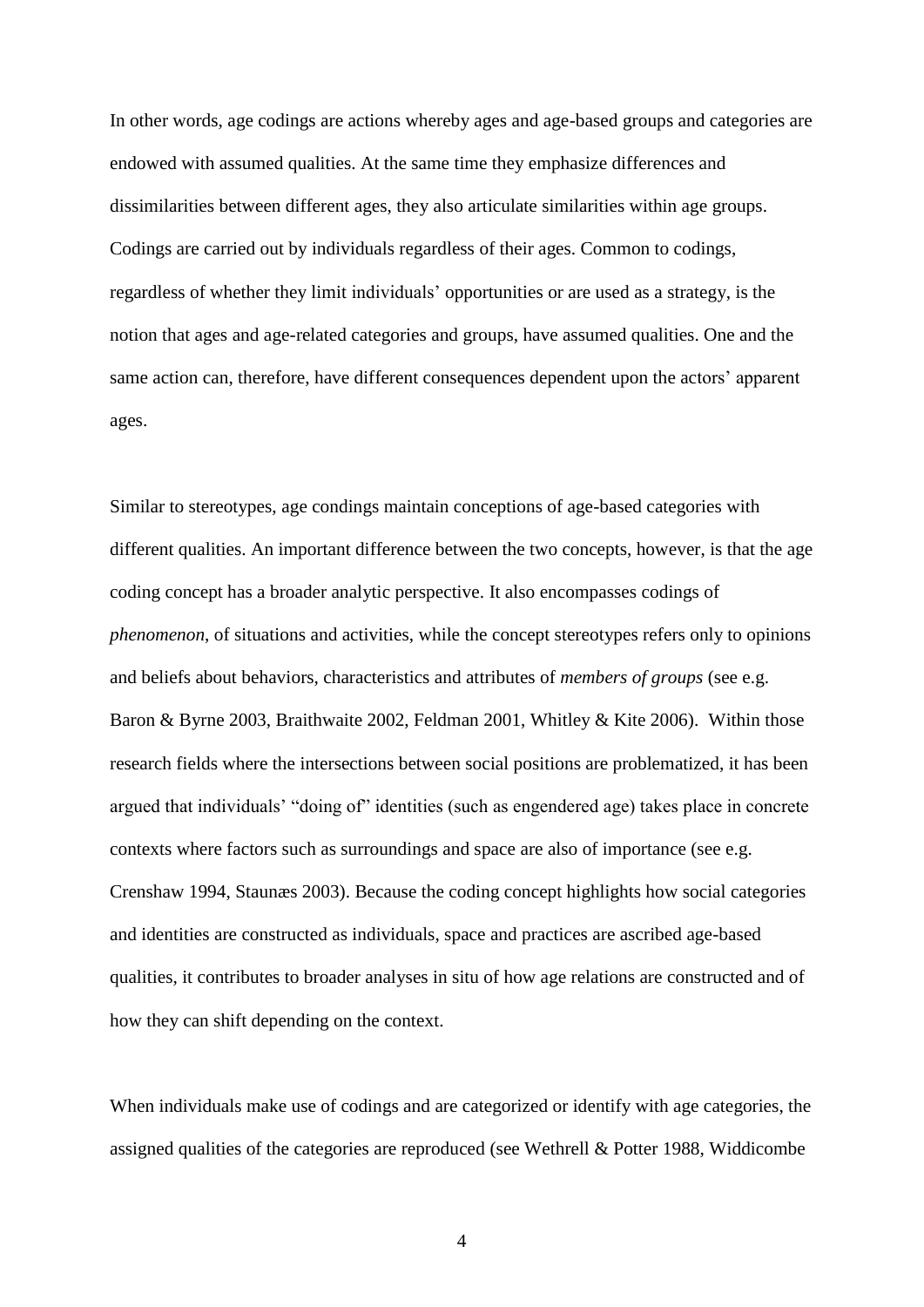& Woffitt 1995). Categorizing is therefore a central aspect of age codings. However, the concepts are not synonymous as the coding concept also encompasses processes of *identifying with* categories. Age codings are also a more overarching concept than categorizing because it also encompasses those practices in which the assumed qualities of ages are used as resources and strategies. The age coding concept thus reveals categories, identities and situational manuscripts as social practices; they are not regarded as given or static. Age relations and inequality based on age are understood as a consequence therewith, as a result of these simultaneously operating codings where groups, actions and phenomena are ascribed inherent qualities.

Individuals can hold in multiple social positions, such as age, gender and race/ethnicity. Categories such as old/young, woman/man, etc. are created in relation to one another, as the other"s counterpoint. Boundaries between what is included and what is excluded are not given because individuals" multiple social locations imply that many different categorizings are always possible. This involves being able to share some positions with those one interacts with, while differing in other respects. When in the context of the interaction one stresses a homogeneous category such as "we elderly", this is therefore only possible because one simultaneously disregards those differences that are found within the category with respect to gender and race/ethnicity, for example. Individuals" multiple social locations also involve access to several codings that they can alternate between in an interaction. Therefore, the point of departure should be that parallel with age codings there also exists, for example, gender coding, class coding, ethnicity/race coding, professional coding, etc. (for a discussion on multiple codings, see Krekula 2009a). In this article I discuss only age codings, however.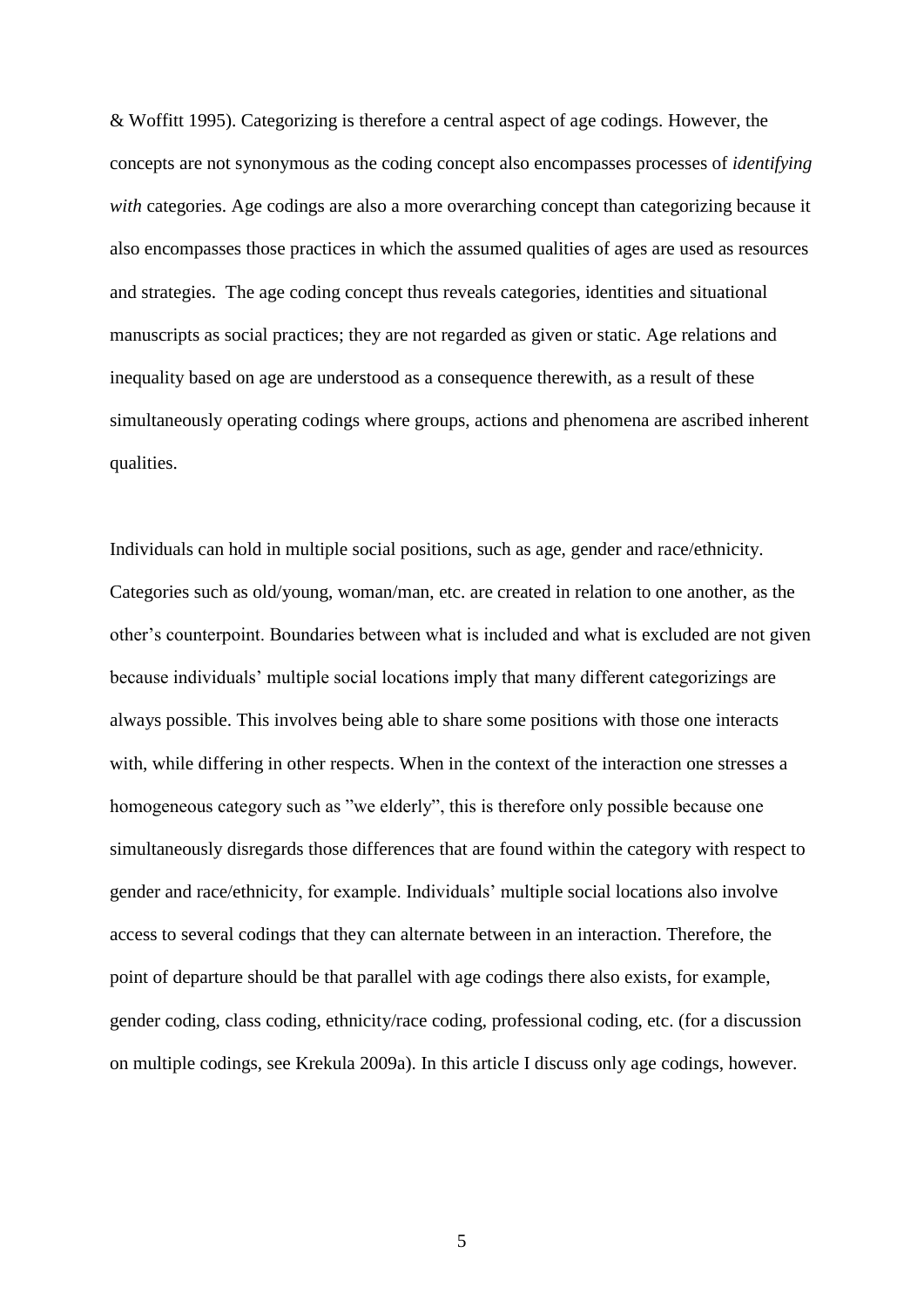Elsewhere I have illustrated that age-based distinctions can be involved in many different processes. For example, they can be used (1) as age norms; (2) to legitimize, negotiate and regulate symbolic and material resources; (3) as a resource in interactions, as well as (4) to create age-based norms and deviance (Krekula 2009a). Below I will illustrate some of these by discussing how age codings are used in interactions.

#### **When age codings are used as a resource in interactions**

When age codings are used in interactions such that individuals gain some type of advantage, they can be understood as *interaction resources,* as *strategies.* An example of this is the Swedish expression "*med ålderns rätt"* (the entitlements of age), which can be used, for example, by an elderly person seeking support for an argument in a discussion or who would like to jump a queue.

Also groups and organizations can take advantage of age codings to strengthen their positions. This emerges in descriptions of how activist organizations for the elderly encourage their members to bring walkers and canes with them to public meetings in order to win public sympathy (see Grenier & Hanley 2007). In other words, they are to use conceptions of the elderly as weak to gain an advantage.

Identity negotiations are a more general example of how age codings can be used as resources in interactions. In an interaction it is not only the individuals that meet, but also roles, for example care personnel and older users or different professional roles. The participating individuals face different tasks and different circumstances, and have different power and rights. Their identities are staged in interactions; that is, they "do identity" as age, gender and profession (see e.g. West & Zimmerman 1987, West & Fenstermaker 1995). Doing identities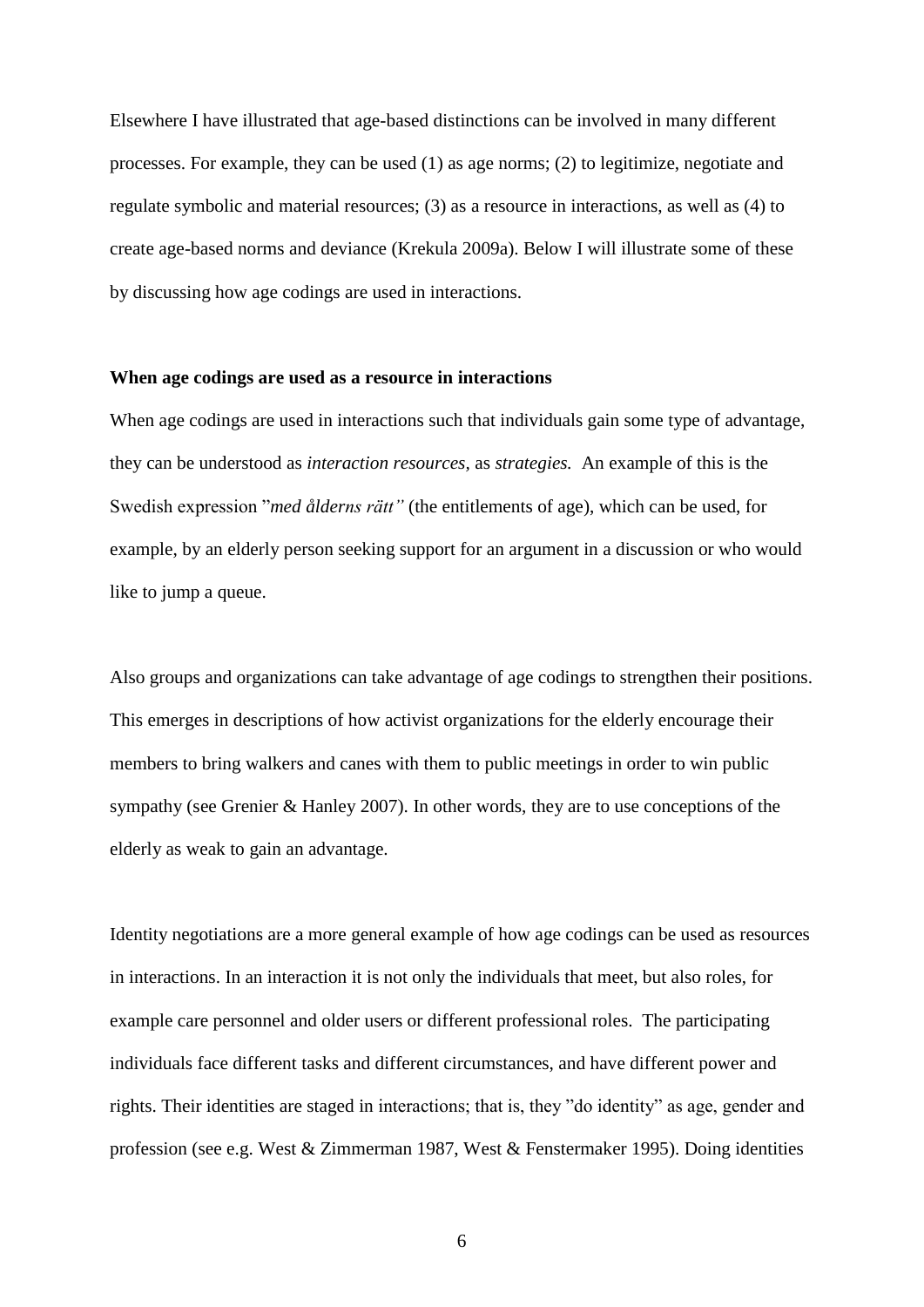is, in Goffman"s words (1959 [1990]) a way for individuals to communicate how they wish to be seen and treated, and what rights they therefore expect to have. Age codings are, as I illustrate below, central aspects of these achievements.

Actors' attempts to communicate the social location from which they base their actions (and what they expect from their surroundings) means that the interaction can be understood as a negotiation between the participants (see e.g. Krekula 2006, Stets & Burke 2000, Stryker & Burke 2000). When age codings are used in identity negotiations they involve *identity strategies.* Using them, individuals ascribe to one another a certain age identity, expect actions in accordance with the norms for this age category as well as distribute treatment and other resources on the basis of such a categorization. This assignment does not necessarily mean that the counterpart acts on the basis of the same identity claim. They could very well react on the basis of other identity claims and expect to receive respect and resources that are relevant to these. The recurrent research on persons of high chronologic age that directly deny the category "old" (Coupland, Coupland & Giles 1991) or elderly persons who do not identify with the category "the elderly" but regard themselves as an exception, are examples of such identity negotiations ( see e.g. Barak 1987, Kaufman & Elder 2002, Uotinen 1998, Westerhof m.fl. 2003, Westerhof & Barrett 2005).

With the help of a quote from a 78 year old woman who runs her own business and who is fully engaged in working life I will illustrate how age codings can constitute strategies. The informant describes herself as successful and as full of ideas for the future and says:

I don"t feel like an elderly woman. I feel like I am at the midpoint of my life. For me an elderly woman is a lady with a cane, someone hobbling along the street, on the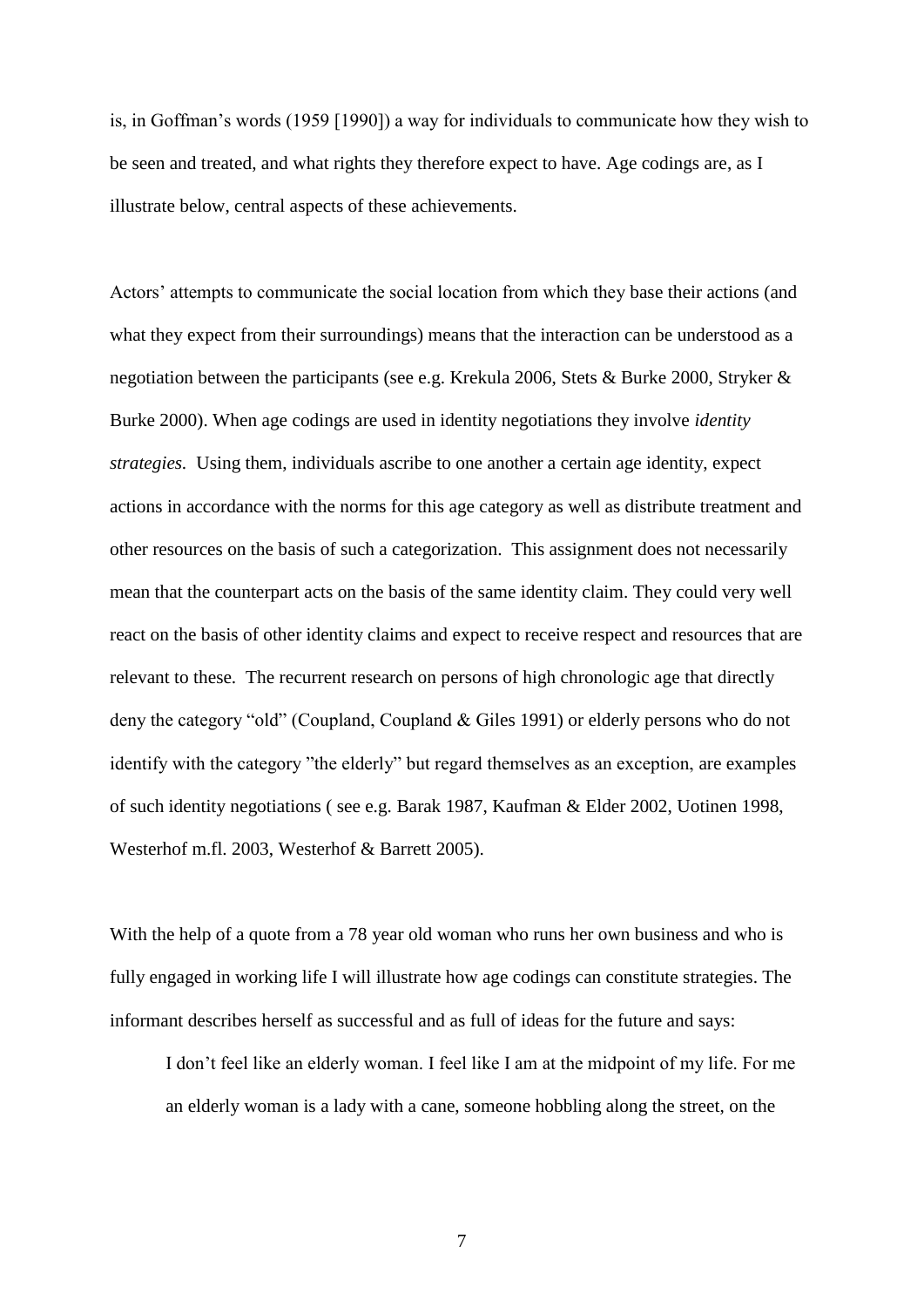fringes of life. Sometimes I feel younger than my son's wife. It depends upon one's manner. I want so much more.

In the quote, the informant ascribes the category "elderly woman" with declining physical capacities ("hobbling along") and diminishing social roles ("on the fringes of life"). Because she does not characterize herself in the same way, she is unable to identify with this category to express how she wishes to be perceived. When she wants to present herself as some who strives to achieve many things, she therefore does so by describing herself as "younger than" her middle-aged daughter-in-law. That is, she stages herself by describing characteristics such as being active and seeking achievements as age-related terms, i.e. by age coding a striving to achieve and ambition as belonging to middle age and younger people, and declining physical strength and limited social roles to older ages. With the help of these codings she creates a backdrop against which she can present herself as faring well, as a positive deviant from a negatively constructed category. By doing so, she can hope to gain recognition and admiration from others.

The quote above illustrates that references to ages can be used to negotiate advantages and opportunities. Hence, talk about age does not communicate given qualities but is used in relation to actions; such speech is used to achieve something. Those processes in which individuals categorize others in, and identify themselves with, specific age categories appear therefore as practices of distinction. With their help one can negotiate the resources that different categories accord access to in society. Age codings, emerge in these situations as strategies for managing a distribution of resources; they become necessary tools for attaining resources some age categories have greater access to than others.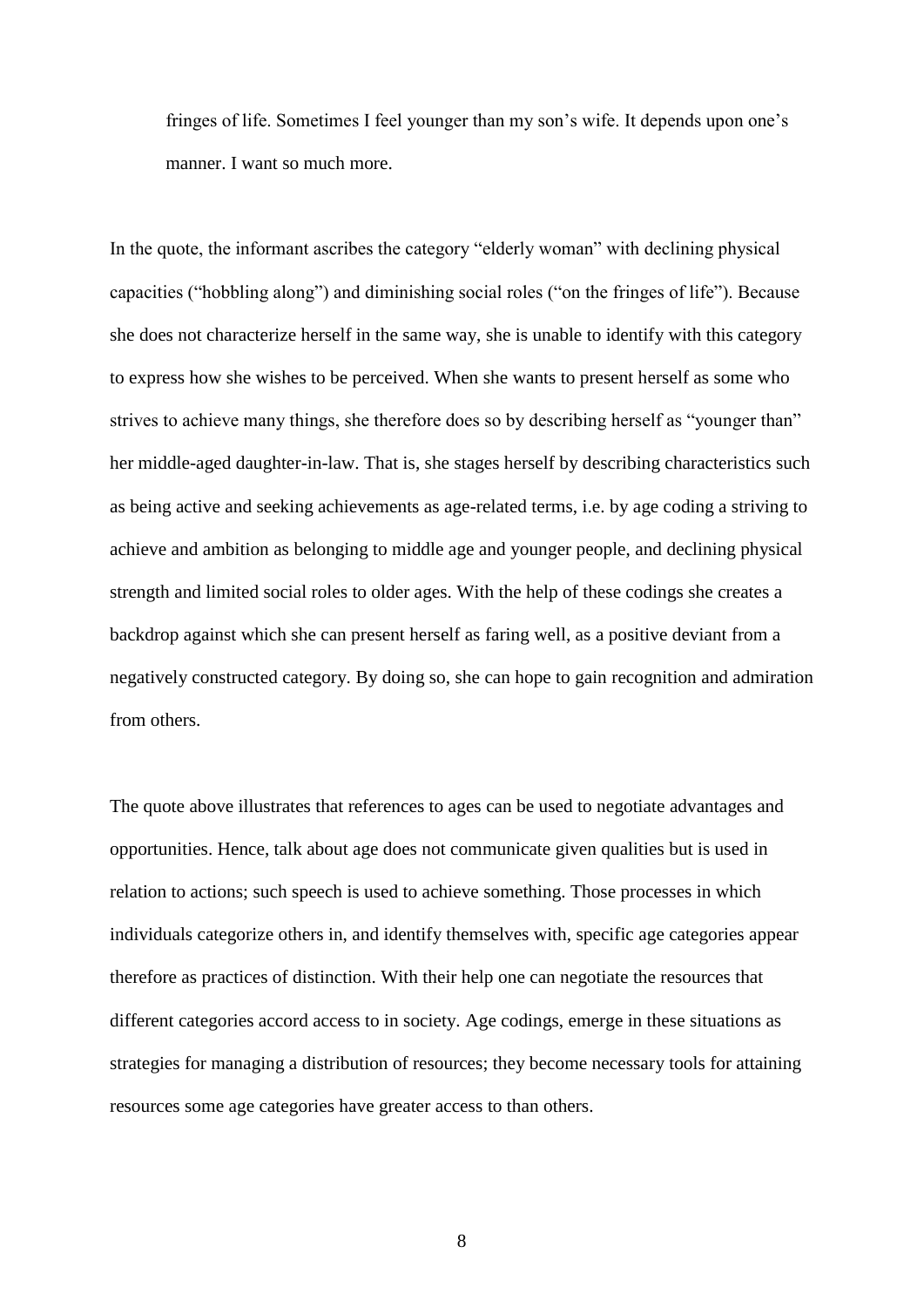In earlier research, an unwillingness of the elderly to describe themselves as old is discussed as a result of ageing being understood in negative terms and that the elderly do not wish to identify themselves with negative conceptions of ageing processes, but prefer to identify with groups that are regarded positively (see e.g. Kaufman & Elder 2002, Westerhof & Barrett 2005, Westerhof, Dittman-Kohli & Bode 2003, Pinquart & Sörensen 2001). Because these processes also emerge among individuals in their 40s, two additional explanatory models are proposed: a biological developmental one, that presents this as a defense against a limited amount of time remaining in one"s life, as well as a psychological explanation in the form of a pull towards those self images one has created during one"s adult life (Daatland 2005). As the age coding concept reveals that such practices of distinction can be related to the distribution of resources, it provides a new perspective on individuals" discursive use of age categories. The concept points out that reference to ages can constitute strategies with which one can, among other things, negotiate advantages in the form of resources.

Departing from an understanding that reference to age is used as a tool to attain something sought for, means that such statements mark where these undertakings occur in interactions. In other words, age based categorizations and identifications indicate that such references have a given aim. In such way, age codings can be analytically used as *markers.* They signal when conceptions of age categories are used strategically. By identifying how age codings are used in different situations, *what is negotiated in encounters* is revealed; that is, what the partners in an interaction attempt to achieve by relating to one's own or others' ages. Moreover, identifying how age codings are used allows us to *discern the resources* that respective age categories are accorded in the situation at hand.

### **When age codings limit action opportunities**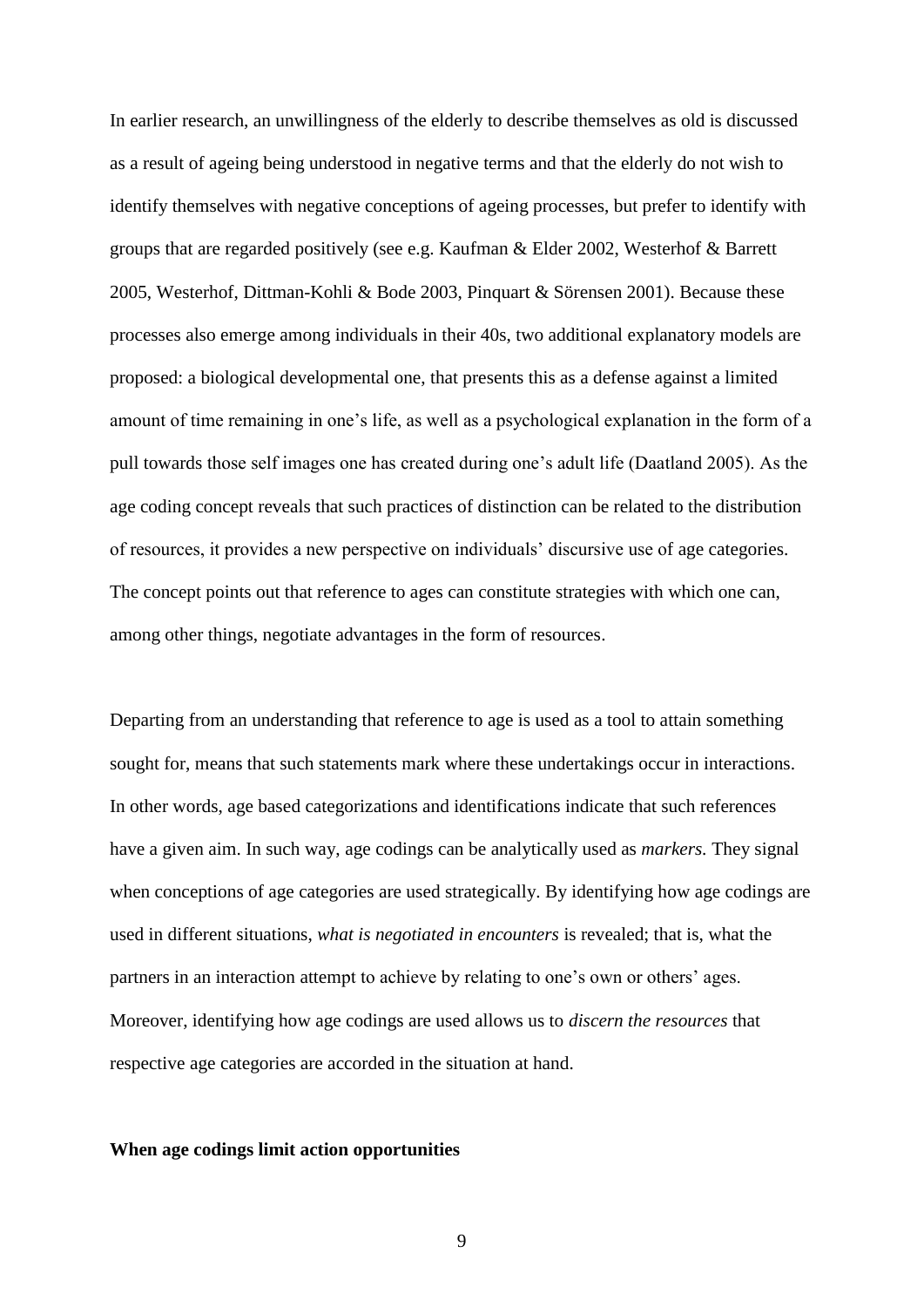Age codings can also limit individuals in interactions. This happens for example, when they are used as *age norms*. In contrast to when age codings are used as resources, codings in this case are not associated with potential gains but instead with a risk of experiencing deviance and shame.

I will illustrate age codings as norms using a quote from an 80 year old woman. She describes how during her lifetime she has had many boyfriends and in some cases even cohabitated with them. When she speaks about her current boyfriends she rejects the thought of a sexual relationship, however, saying, "I am 80 years old for heaven"s sake. Of course one could imagine being interested, but no..."

Thus, her dismissal of intimate relations is made with reference to age. The self-evident way in which she relates to her age ("I am 80 years old *for heaven's sake*") indicates that she assumes that a reference to age in itself contains information enough to make it possible for me to understand why such a relationship is not possible. It indicates that she relates to a norm that says that 80 year old women should not have physical relationships with men they do not live together with. However, she does not regard such relationships as dubious for younger ages and has even had such relationships herself earlier. Accordingly, it is not the relationships as such that are problematic in her view, but rather the thought of such relationships at her age. In other words, she presents intimate relationships as an age-coded phenomenon.

When codings are expressed as age norms, the one who breaks them can be punished, for example through being shamed (see the rich research on how avoidance of shame influences how people shape their actions, e.g. Heller 1985, Izard 1991, Katz 1999, Misheva 2000,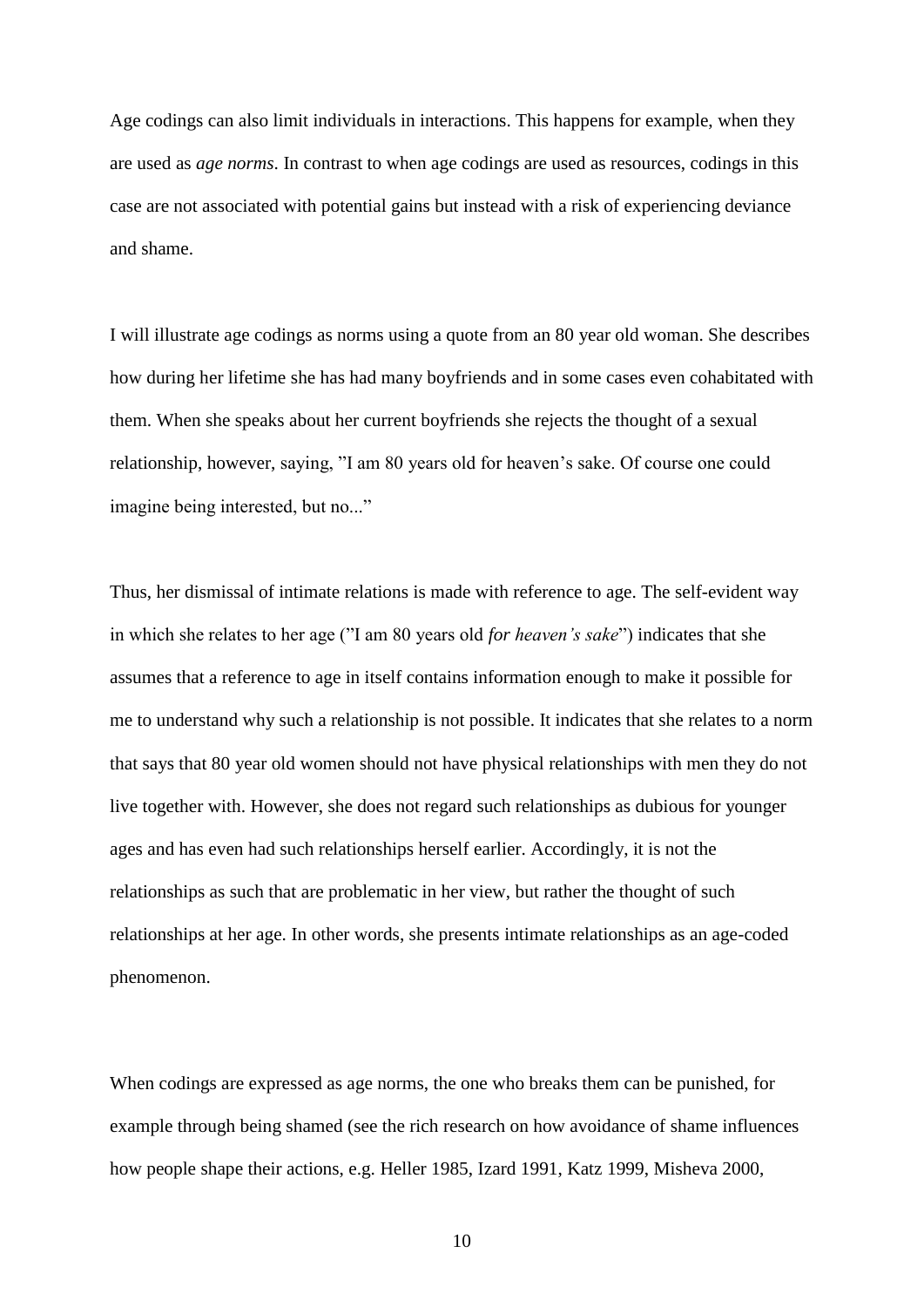Scheff 1990, Taylor C. 1985, Taylor G. 1985). By claiming that women at her age cannot have intimate relationships the informant above presents herself as acting in accordance with expectations. Using age coding she rejects possible criticism of her actions, i.e. breaking norms by not having an intimate relationship, something which reportedly could be the case for younger women (Berg 1999). One interpretation of the quote is therefore that the informant, with the help of age coding, strives to gain the acceptance of those around her. By acting in conformity and following age norms, individuals can thus avoid being exposed to shame in an interaction. At the same time, age norms are reproduced because the absence of actions that transgress their boundaries leaves them unchallenged.

As the quote above shows, age codings do not always result in negative consequences for the individual. They can be negative for the individual when they are taken as a basis for shaming or discrimination. However, they can also be used as strategies to expand action opportunities or to gain other advantages. While individuals can feel shame when they break with codings in the form of age norms, coding can also result in satisfaction and well-being when they contribute to confirm identity claims or to maintain resources that are sought after.

# **When age codings of contexts create "the Other"**

As can be seen in my definition above, also *situations* and *actions* are coded. Here I will illustrate how this contributes to create age-based norms and deviance. Based on expressions about "being old" I argue here that age coding can constitute the step at which age-based norms and deviance are created.

An example of these processes emerges in the quote below from an 87 year old woman. The woman reveals that she feels young when she is with her exercise group but old when she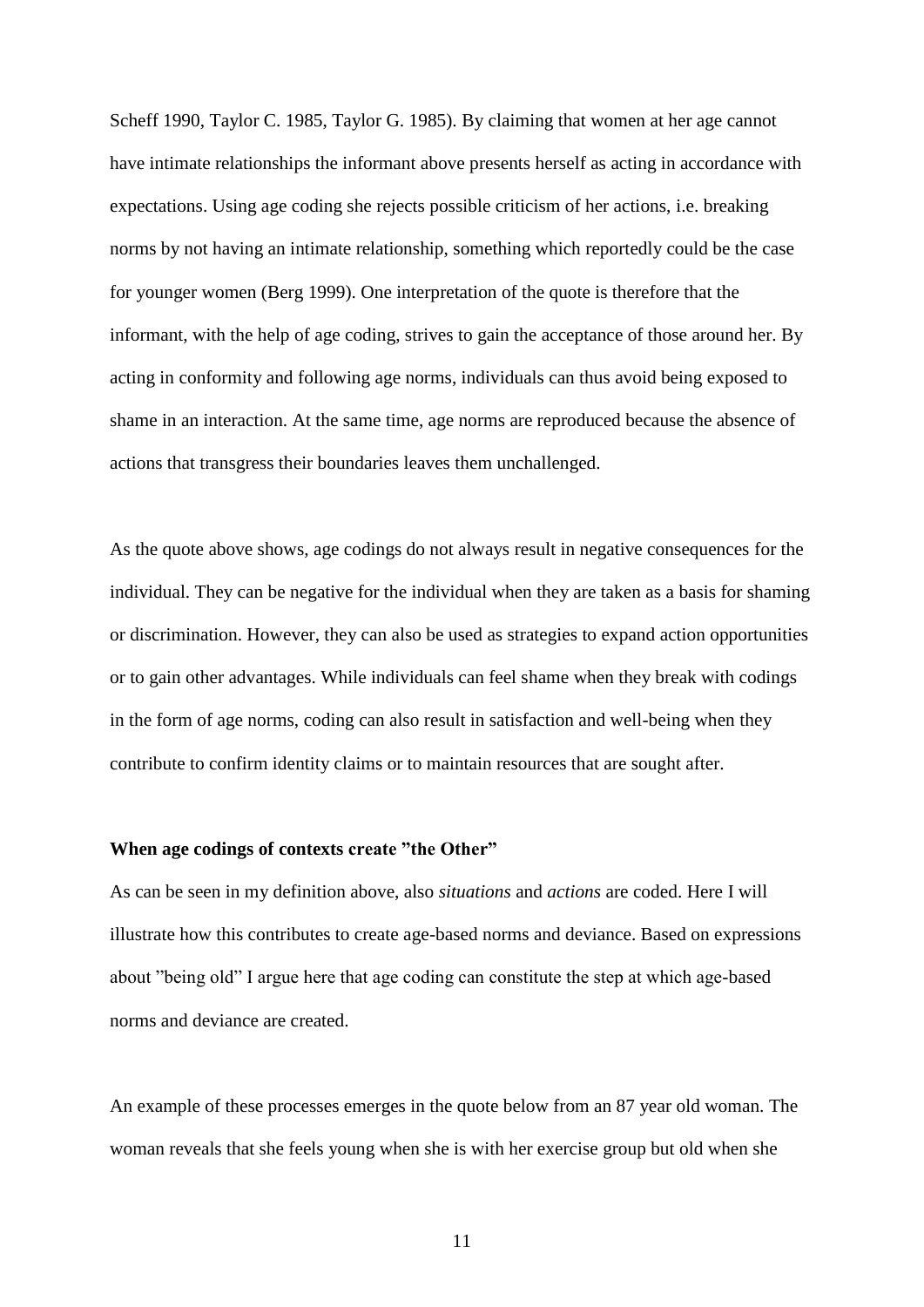participates in art courses, despite the fact that she has spent much time engaged in the latter throughout most of her life. For her, the experience of feeling old is negative and she describes how her self-image as old is created in the encounter with others;

[...] yes, everyone regards me as too old for everything. One almost doesn't dare take courses because they look at 'that old person who is here' and such.

In this case her age identity is based on the perception of her being older than what she thinks one is expected to be in this context. She describes herself as "old" because she experiences breaking with the age coding of the situation.

When age codings are used to categorize participants in an interaction, markers of difference are woven together with codings of the specific situation. In the quote above, the informant perceives how the younger course participants, in part on the basis of physical markers, categorize themselves and the informant as being of different ages. This categorizing constitutes not only an ascription of narrow qualities. It also involves the two parties being posed in relationship to one another. At the same time, the art course is coded as appropriate for younger ages than the informant"s. As a consequence of this, she feels she is a deviant because of her age. Using Pickerings (2001) discussion of othering, we can argue that the informant experiences being ascribed a position as "the Other" and that the younger actors appropriate the position of the norm as their own. To find one"s self in a position as the other has been described as being:

[...] imprisoned in an identity that harms you. You are both silenced and spoken for. You are seen but not recognised. You are defined but denied an identity you can call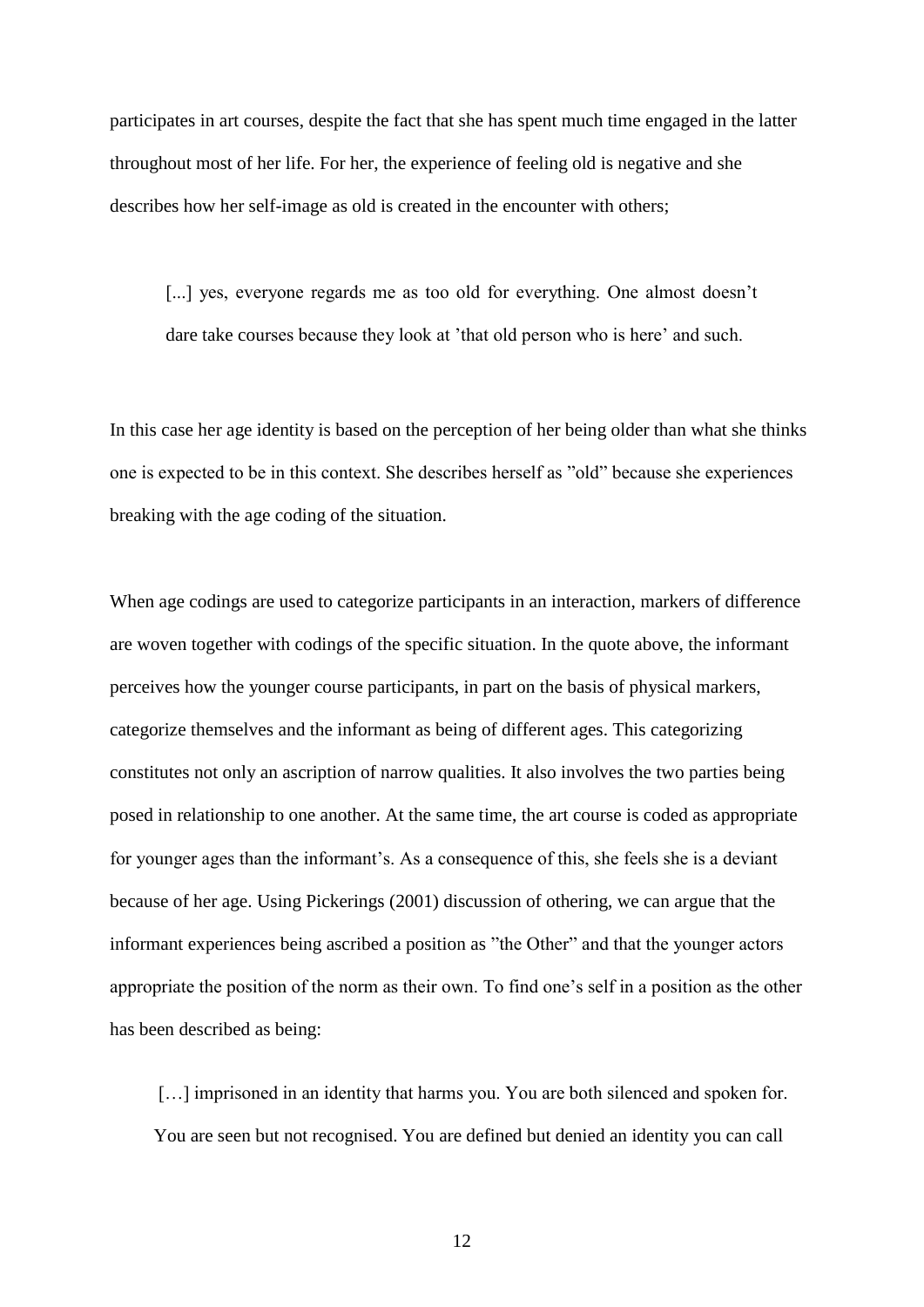your own. Your identity is split, broken, dispersed into its abjected images, its alienated representations. (Pickering 2001:77–78)

In discussions about othering processes, Pickering (ibid.) emphasizes that categories, like stereotypes, are used as a cognitive economy, that is, to create order in life. Categories, however, are fluid and therefore are not a definitive aspect of individuals" processing of information; they "[…] ; should not be regarded as *the* elemental structure of thought.."(2001:3, italicized in the original). Pickering"s reference denotes how we as observers can choose between the many positions we see when we categorize others. In the quote above, for example, the informant could be categorized as a woman, as older, as Swedish, as interested in art, and so forth. Depending upon the categorization and on which locations are brought forth, similarities or differences between actors are emphasized. Through age coding, however, the possibility of alternating between *seeing both* similarities and differences is lost. With age coding, focus is directed towards difference with respect to ages while possible similarities in other regards are toned down.

Pickering (2001) also claims that the othering concept is sharper than stereotypes as it reveals the relational, how We and Them are created as one another"s difference. While stereotypes focus on the stereotypified, the concept of othering casts light also on those who do the stereotyping and assume a position as the subject at the same time as they cast the other as their deviant. Similarly, Schwalby (2008) argues that inquality should be understood as an accomplishment, it occurs because of the ways people think and react. Categories such as class and gender, he argues, are processes; they are relational and are the result f how people categorize their selves and others and how they treat one another on the basis of this.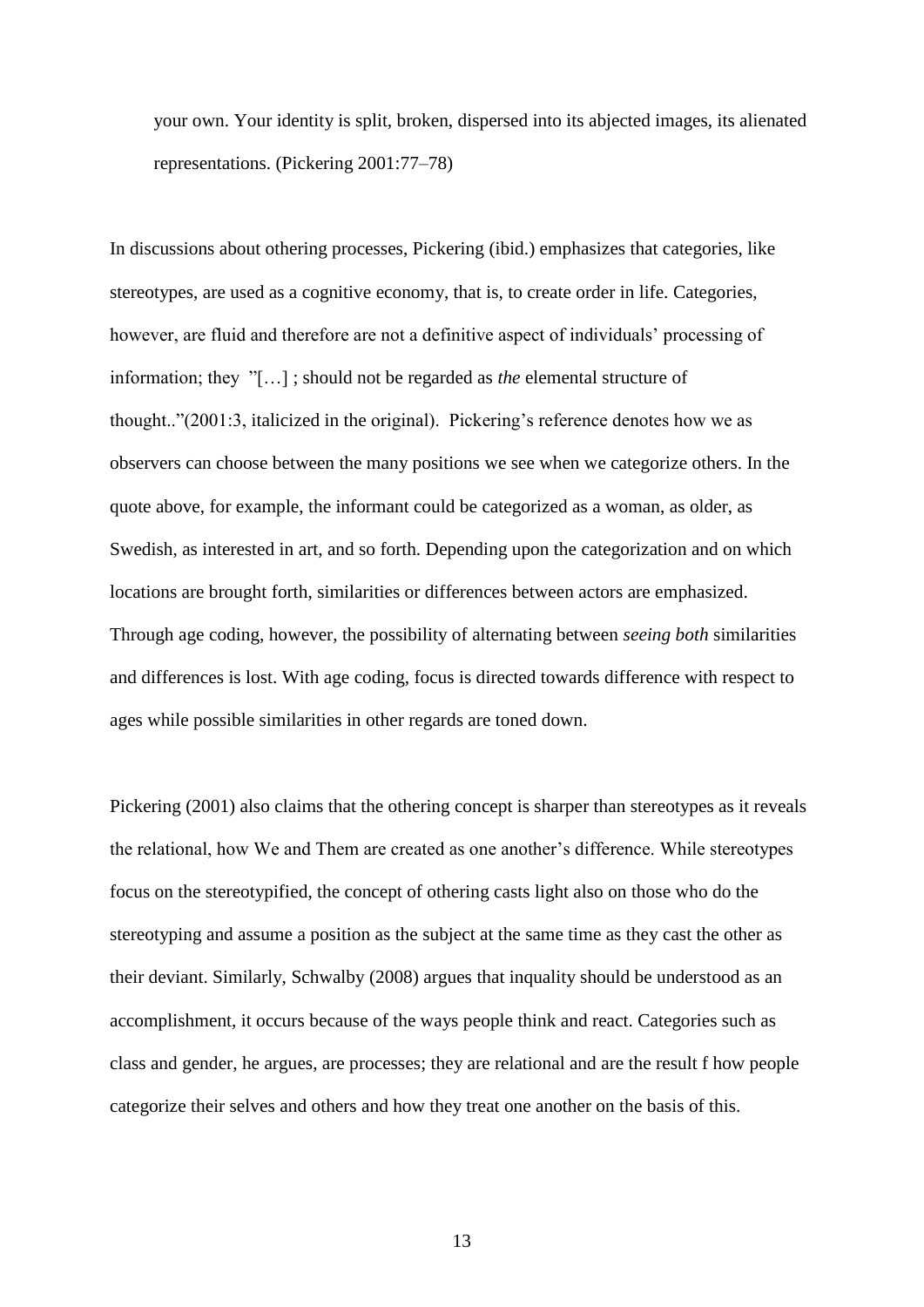The argument above indicates that subjective experiences of old age are created within a power field where someone defines the situation with the help of age codings, ascribes to him/herself the position as subject and presents their counterpart as "the Other".

#### **Concluding remarks**

I have illustrated that conceptions of age can be used as both resources as well as to limit individuals in interactions. I have argued that age coding is a logic of distinction that can be used in negotiations over, among other things, resources and action opportunities. Decisive for what consequences codings will have, e.g. in the form of resources, is who has the right to define the specific situation and how this advantage is maintained. Overall, the argument points out that age codings are practices that negotiate age based relations. They can be employed by privileged individuals and groups to defend existing power relations and used by those who are subordinated to challenge existing relations. As a result, one cannot take for granted age discourses. Belittling conceptions of ageing at a social level do not necessarily mean that this is the only available discourse on ages when individuals negotiate age relations and create meaning in everyday life. Neither do generally positive notions of ageing necessarily mean the absence of limitations for older individuals. References to ages in an interaction can therefore be used analytically as *markers*, as I have further argued*.* They indicate that a negotiation is taking place over the relations between age categories and the resources these are assumed to give access to.

The age coding concept reveals how age relations are negotiated in interactions and that all those who are involved in an interaction participate in creating, challenging and maintaining these relations. It indicates that age relations must be problematized from the perspective of the presence of *ambivalence, movement* and *activity.* The concept thereby challenges the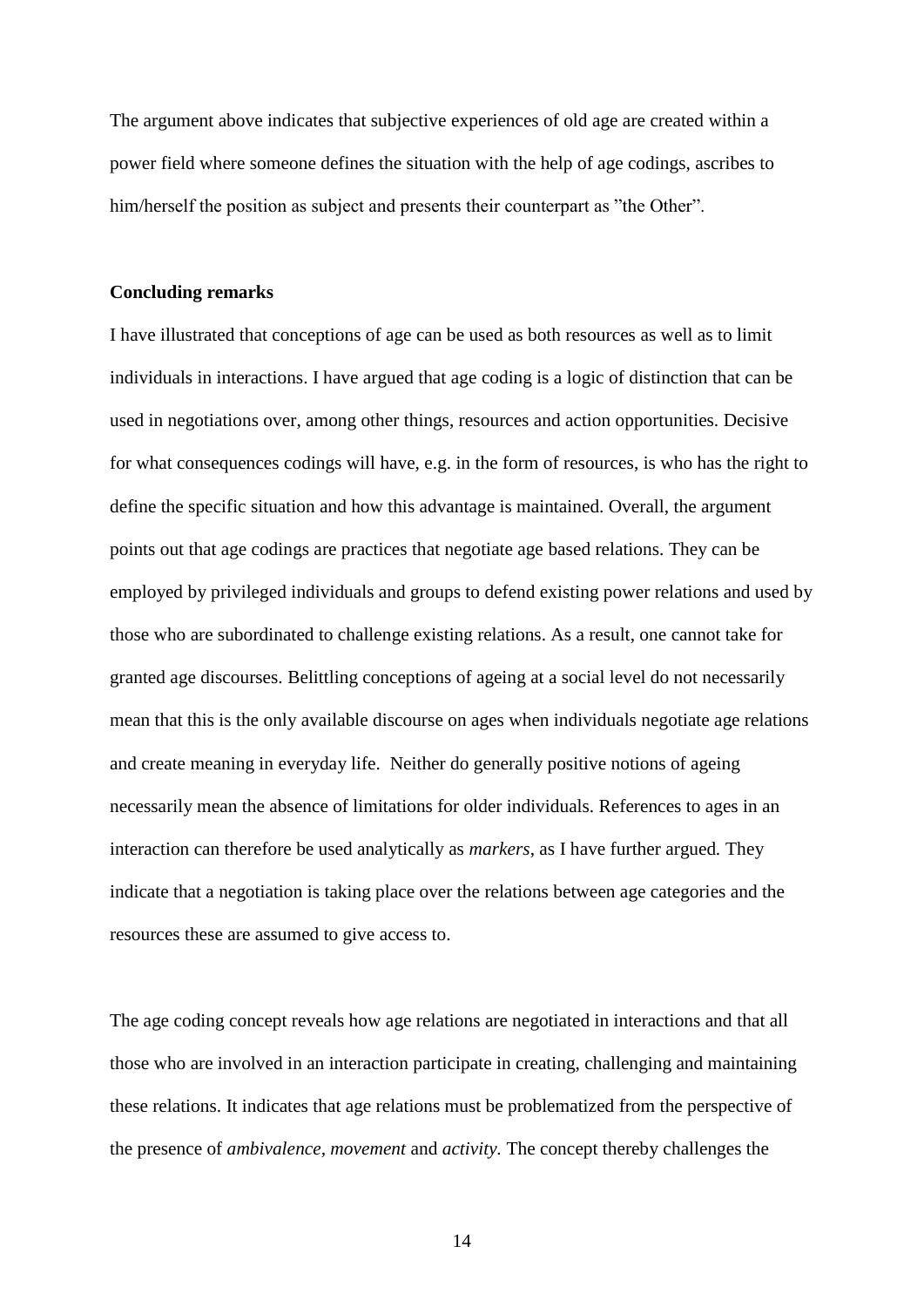notion that age relations are static. It raises, instead, questions about *what* in the actual situation enables someone to assume a position as the subject and ascribe the position as "the other" to someone else, and about *what* is negotiated as this takes place. The concept gives room therewith to analyze also *how* power relations based on age are maintained, created and challenged. Such analyses are important, not least of which when the ambition is to do away with discrimination.

# **References**

Barak, B. (1987).Cognitive age: A new multidimensional approach to measuring age identity. *International journal of aging and human development* 25(2): 109–128.

Baron, R. A. & Byrne, D. (2003). *Social Psychology* (tenth ed.). Boston: Allyn and Bacon.

- Berg, L. (1999). *Lagom är bäst: unga kvinnors berättelser om heterosexuell samvaro och pornografi [Just right is best: young women's stories about heterosexual encounters and pornography]*. Stockholm: Bilda.
- Biggs, S. (2003). Negotiating aging identity: Surface, depth and masquerade. In Biggs, S., Lowenstein, A. & Hendricks, J. (eds), *The need for theory: Critical approaches to social gerontology,* Baywood Publishing Company, New York, 145–163.
- Biggs, S. (2005). Beyond appearances: Perspectives on identity in later life and some implications for method, *Journal of gerontology,* 60B(3): 118–128.
- Biggs, S., Hendricks, J. & Lowenstein, A. (2003).The need for theory in gerontology. In Biggs, S., Lowenstein, A. & Hendricks, J. (eds), *The need for theory: Critical approaches to social gerontology,* Baywood Publishing Company, New York, 1–14.
- Braithwaite, V. (2002). Reducing ageism. In Nelson, T. D. (ed) *Ageism: Stereotyping and prejudice against older persons* (311–337). Cambridge: MIT Press.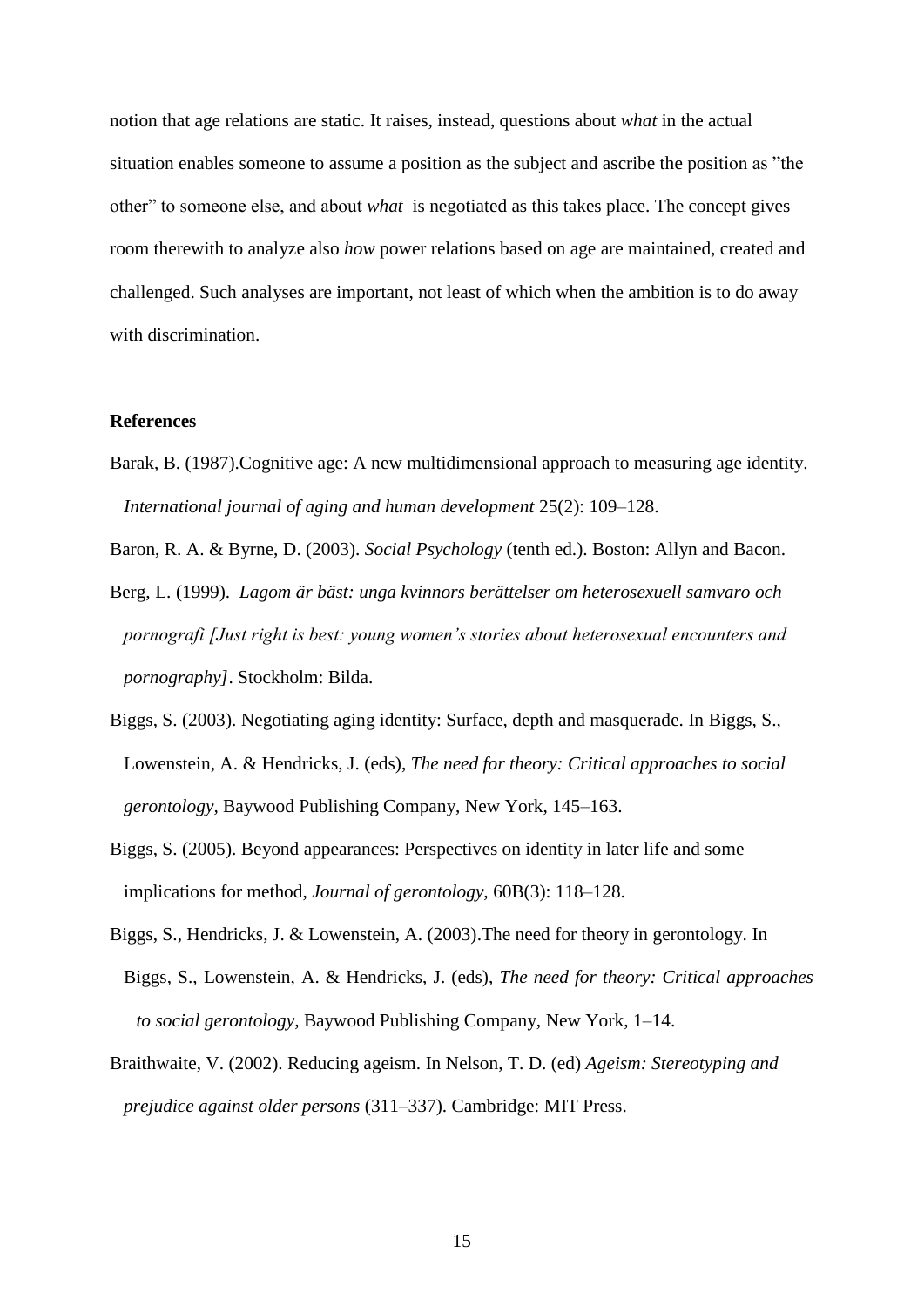- Coupland, C. Coupland N. & Giles H. (1991). Formulating Age: Dimensions of Age Identity in Elderly Talk, *Discourse Processes*. Vol. 14, no.1, 87-106.
- Crenshaw, K.W. (1994). Mapping the margins: Intersectionality, identity politics, and violence against women of color. In Fineman, M.A. & Mykitiuk, T. (eds). *The public nature of private violence* (93-118). London: Routledge.
- Daatland, S.O. (2005). Hvor gammel vil du være? Om aldersidentiteter og subjektiv alder [How old to you want to be? On age identies and subject age]. *Aldring og livslp*, 2: 2-7.
- Feldman, R. S. (2001). *Social Psychology* (third ed.). New Jersey: Prentice Hall.
- Goffman, E. (1959 [1990]). *The presentation of self in everyday life.* London: Penguin Book.
- Grenier, A. & Hanley, J. (2007). Older Women and "Frailty": Aged, Gendered and Embodied Resistance. *Current Sociology*, Vol. 55, No.2, 211–228.
- Heikkinen, S. & Krekula, C. (2008). Ålderism ett fruktbart begrepp? [Ageism a fruitful concept?], *Sociologisk forskning*, 2: 18–34.
- Heller, A. (1985). *The power of shame: A rational perspective.* London: Routledge & Kegan.
- Hockey, J. & James, A. (1993). *Growing up and growing old: Ageing and dependency in the life course. London:* Sage.
- Izard, C. E. (1991). *The psychology of emotions.* New York: Plenum Press.
- Katz, J. (1999). *How emotions work.* Chicago: The University of Chicago Press.
- Kaufman, G & Elder, G. H. Jr. (2002). Revisiting Age Identity: A Research Note. *Journal of Aging Studies* 16 (2): 169–176.
- Krekula, C. (2006). *Kvinna i ålderskodad värld. Om äldre kvinnors förkroppsligade identitetsförhandlingar [Woman in an Age-coded world. On older women's embodied identity negotiations].* Uppsala: Uppsala University Department of Sociology.
- Krekula, C. (2007). The intersection of age and gender: Reworking gender theory and social gerontology, *Current Sociology,* Vol. 55, No. 2, 155–171.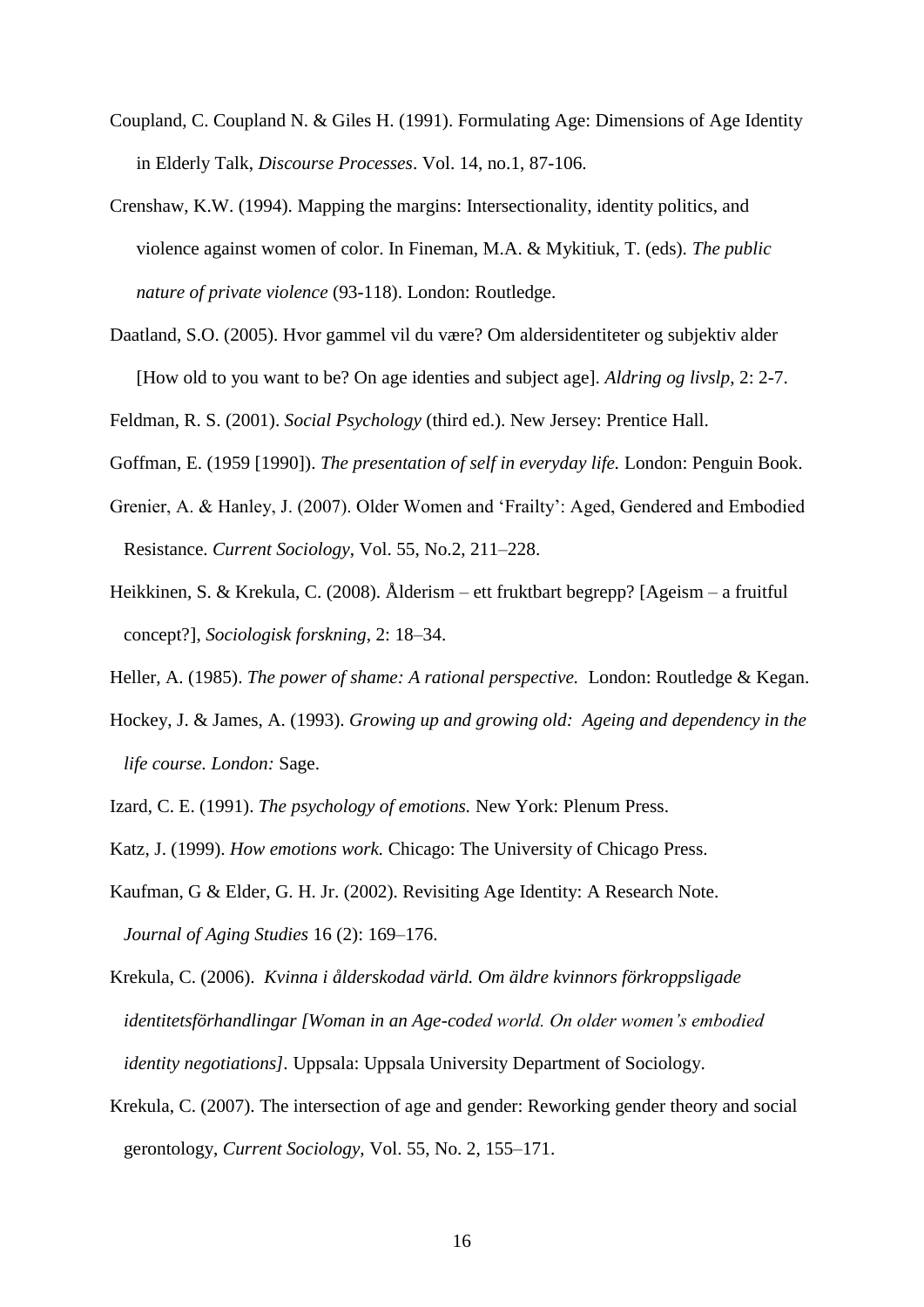- Krekula, C. (2009 a). Age coding: On age-based practices of distinction*, International Journal of Ageing and Later Life,* 4:2:7-31, [\[http://www.ep.liu.se/ej/ijal/\]](http://www.ep.liu.se/ej/ijal/).
- Krekula, C. (2009b). Eldres boliger som sosial kapital: Om heterogena nettverk med varierande roller [On heterogeneous networks with varied roles]. In Rønning, R. & Starrin, B. (eds). *Sosial kapital i et velferdsperspektiv [Social capital from a welfare perspective]*. Oslo: Gyldendal Akademisk. 113–123.
- Krekula, C. & Trost, J. (2007). Identity theory and ageing processes on the concept of coding. In Näslund, J & Jern, S.(eds.). *Interaction on the edge,*. Linköping: Linköping university, 117–127.
- Misheva, V. (2000). *Shame and guilt: Sociology as a poetic system.* Uppsala: Uppsala University Department of Sociology.
- Pickering. M. (2001). *Stereotyping: The politics of representation.* New York*:* Palgrave.
- Pinquart, M. & Sörensen, S. (2001). Gender differences in self-concept a psychological wellbeing in old age: A meta-analysis, *Journal of Gerontology,* 56B(4): 195-213.
- Rasmussen, K. (2004). *Fotografi och barndomssociologi[Photography and childhood sociology],* in Aspers, P., Fuehrer, P. & Sverrisson, A. (eds), *Bild och samhälle: Visuell analys som vetenskaplig metod [Images and society: Visual analysis as scientific method],*  Studentlitteratur, Lund, 267-288.
- Scheff, T. J. (1990). *Microsociology: Discourse, emotion, and social structure.* Chicago: The University of Chicago Press.
- Schwalby, M.(2008). *Rigging the game. How Inequality is Reproduced in Everyday Life,*  Oxford: Oxford University Press.
- Staunæs, D. (2003). Where have all the subjects gone? Bringing together the concept of intersectionality and subjectification, *NORA,* 2(11): 101–110.